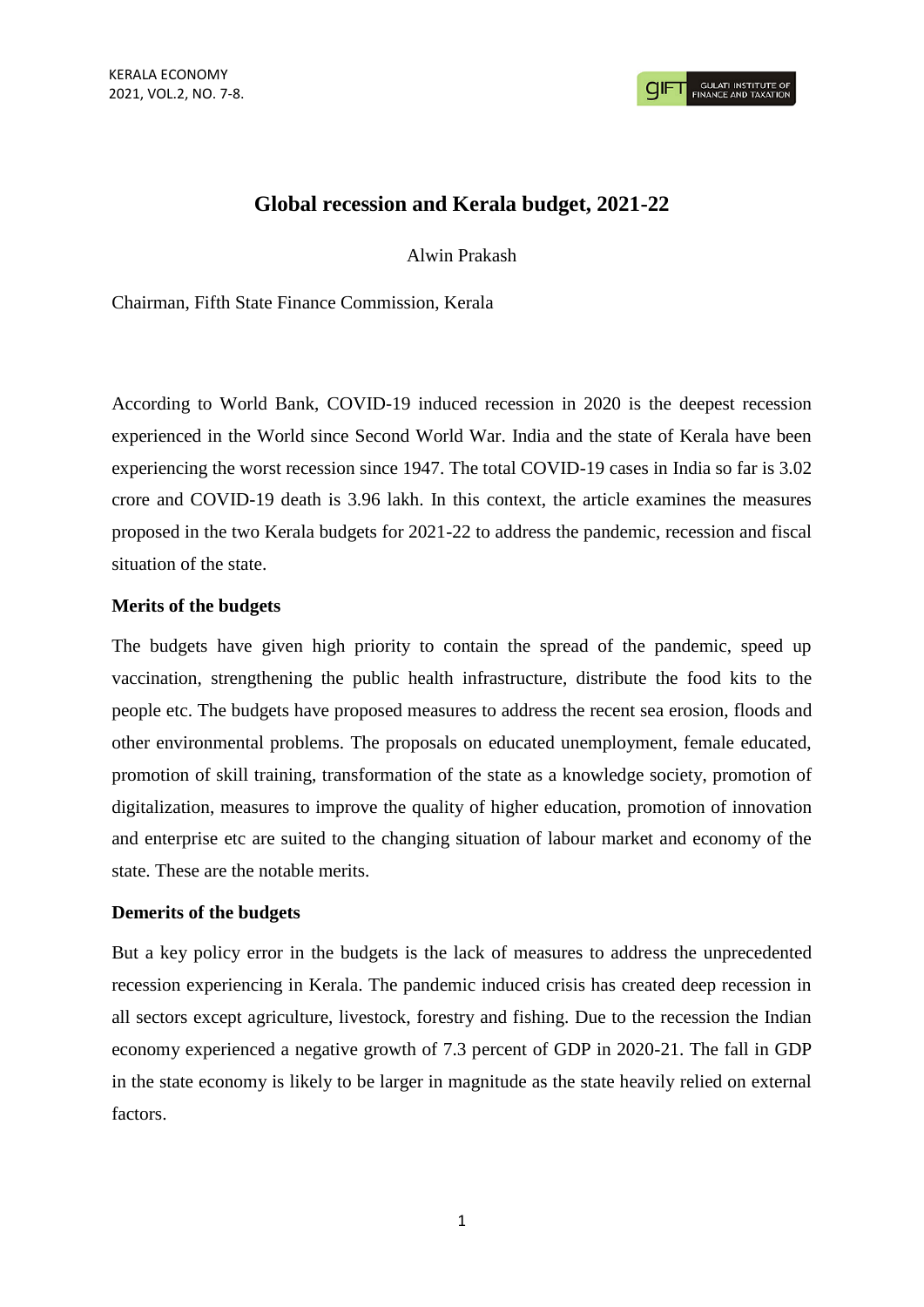KERALA ECONOMY

Some of the sectors which experienced total stagnation are tourism and related activities, hotels, restaurants, travel etc, sports, entertainment, cinema, private educational institutions from nursery schools to parallel colleges etc. Operations of many services and trade were severely curtailed. Examples are private bus transport, operation of autorickshaws, taxis, shops and trading centers other than selling essential items, small scale industrial units, construction activities of all kinds, real estate etc. Many of the activities were shifted from work places, educational institutions, IT units, offices etc to homes. Due to loss of jobs many people become street vendors, selling vegetables, fruits, fish, food items etc. The state government and its agencies failed to enumerate the magnitude of losses in production, employment, income created due to the recession. Attempts are not made to conduct quick surveys of each sector or sub sector to enumerate the magnitude of loss in production and employment.

#### **Huge losses in employment**

The state imposed 55 day lockdown with strict restrictions in the first month and with some relaxations in the remaining period from March 24, 2020. Subsequently various other restrictions and micro level containment were also implemented in local areas during the entire year. During 2021, 40 days statewide lockdown was implemented from May 8, 2021 to contain the second wave of the pandemic. Two day lockdowns during the weekend is in force even now. The various restrictions including the lockdown have resulted in unprecedented loss in employment in all categories of workers. Some of the major sectors which experienced severe loss of employment are industries (account for 11 percent for total employment), construction (19 percent of total employment), trade, repair of motor vehicles (14% of total employment), transport and storage (9% of total employment) and education (5 percent of total employment). Among the categories of employment (workers) those who experience severe loss of employment are the categories of self-employed and casual workers which account for 67 percent of total workers. Nearly one third of the total employment might have lost due to the recession. This loss of jobs and income of workers can be considered as the worst situation faced by workers since the formation of the state. Except the categories of those employed in government, public sector undertakings, semi-government organisations and organized private sector, who receive fixed wages, all other sections of workers experienced job and income losses. This core issue is not addressed by the budget.

2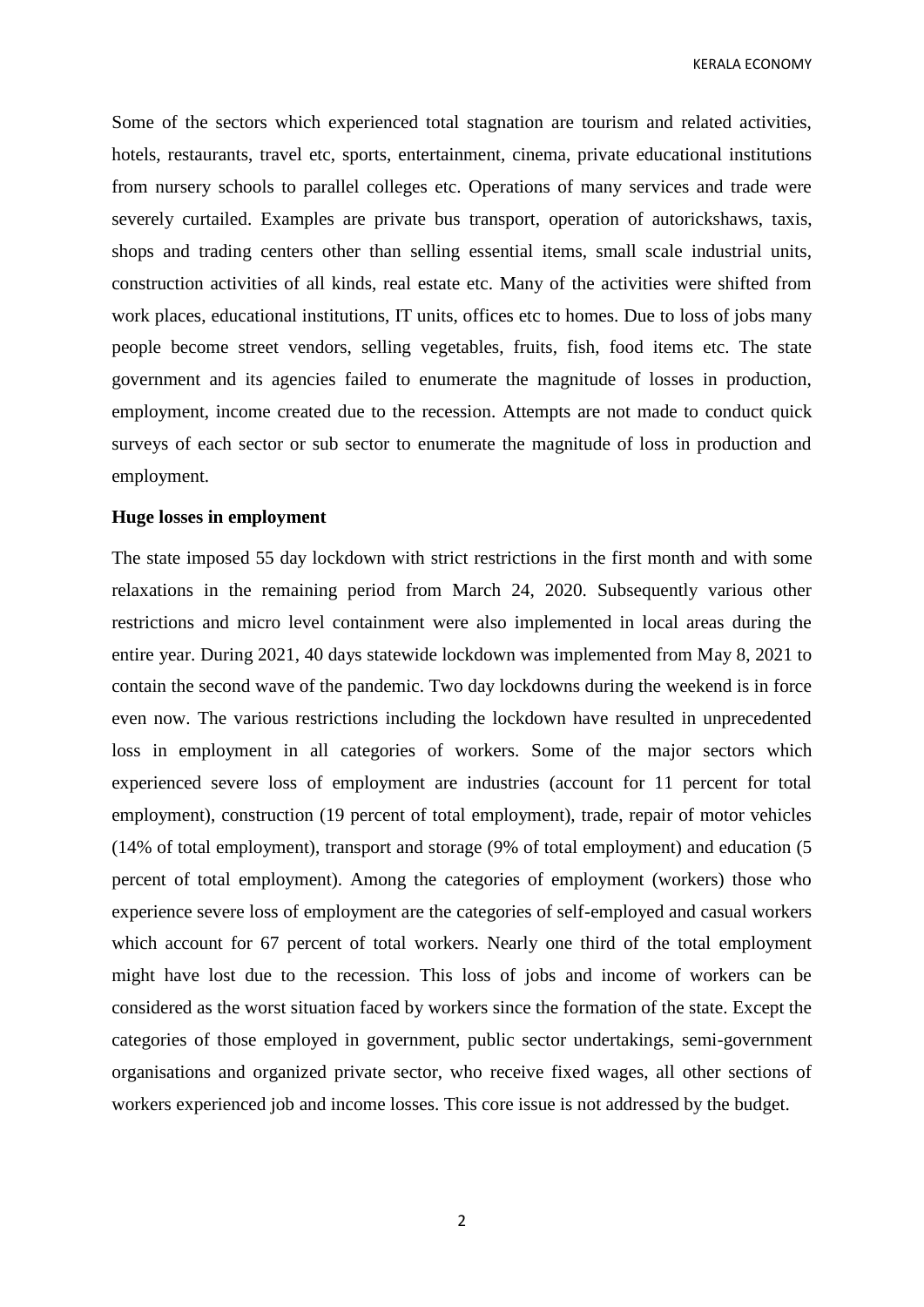### **New economic order**

The pandemic is creating rapid changes in ways of life, travel habits, use of technology, shift of work places, automation, digitalization, change in preferences of goods and services, changes in skills for jobs etc. The post pandemic economic situation will be different compared to pre-pandemic situation. Preparations are needed to face this transition.

## **Return of Keralite migrant workers**

The global recession has led to large scale return of Keralite migrant workers from Gulf countries and others to Kerala. One pillar in which the Kerala model and prosperity of Kerala society thrived is the large remittances received from Keralite emigrants. The major source of income of lakhs of families in Kerala is the remittances sent by Keralite emigrants. For the last four decades, the state has been getting an annual amount of remittances (through formal and informal channels) which exceeds the total annual expenditure of the state government. It is likely that the loss of jobs and return of large number of Keralite workers will have far reaching negative consequences in the labour market and economy in Kerala. It is pointed out in the revised budget that 14.33 lakh Keralite migrant workers from foreign countries return to Kerala. Of this, majority returned due to loss of jobs. It is likely that majority of Keralite migrants workers in foreign countries might have already return to Kerala due to the global recession. This issue creates a host of issues such as rehabilitation, assistance to find jobs, support for remigration to other countries etc.

#### **Persistent fiscal crisis**

In the fiscal front, the state totally failed to improve the acute and persistent crisis prior to the pandemic period. And the pandemic induced recession has worsened the fiscal crisis. The provisional figures of CAG show that there has been a fall in tax revenue comprising state taxes and share of union taxes by 11.3 percent in 2020-21 compared to previous year. Nontax revenue of the state fell by 48 percent during the period. The revenue deficit increased from Rs. 14,495 crore in 2019-20 to Rs. 23,256 in 2020-21, a 60 percent increase. The fiscal deficit increased from Rs.23,837 crore in 2019-20 to Rs.38,190 crore in 2020-21, an increase by 60 percent. Normally in a situation like this the state government will be forced to close the treasury for many days, but the large amount in grant-in-aid received from the central government such as revenue deficit grant, grants to local governments, sector specific grants etc have averted such a situation. The grant-in-aid received from the central government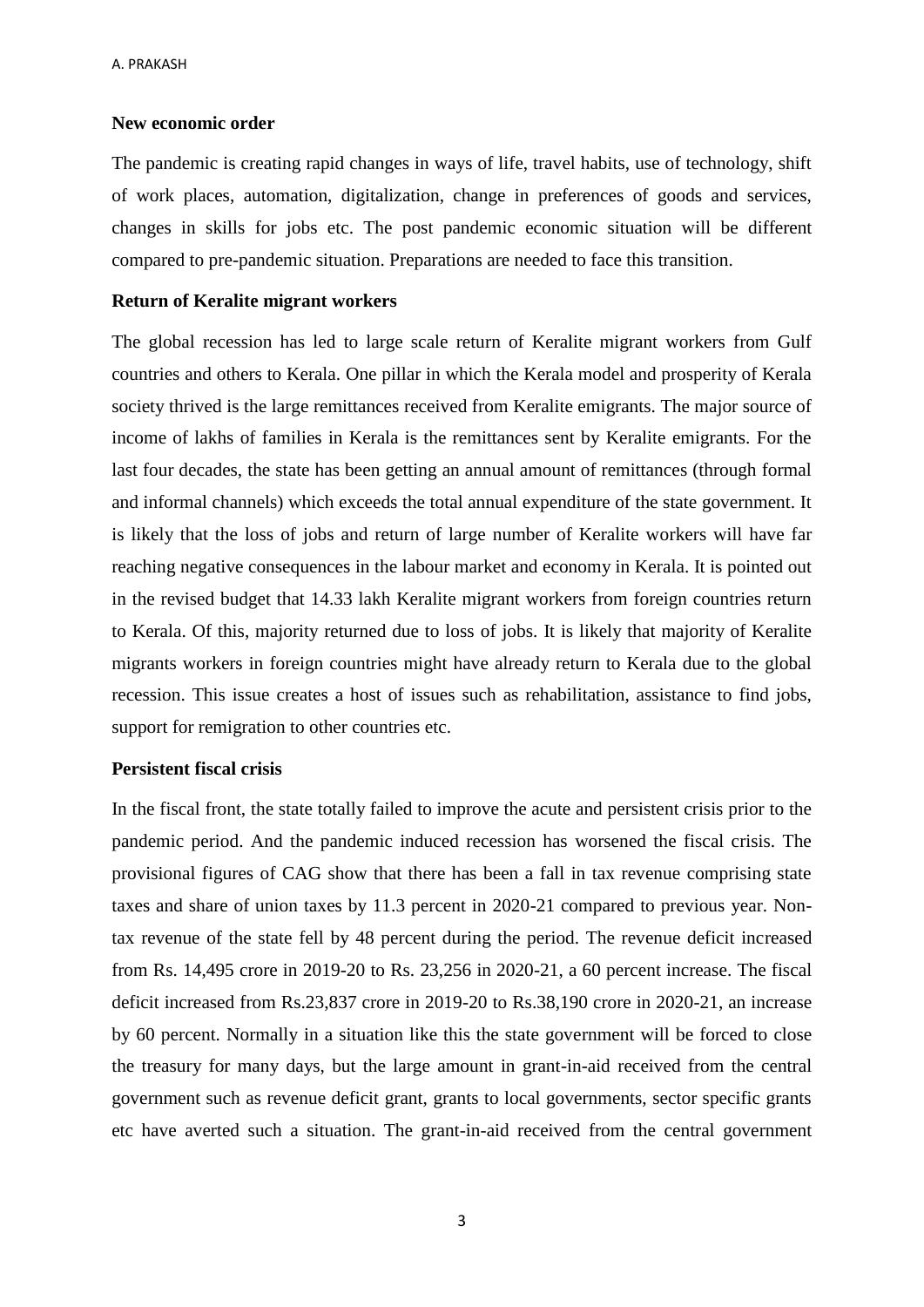KERALA ECONOMY

increased from Rs.11,235 crore in 2019-20 to Rs.31,049 crore in 2020-21 (176% increases). With the fall in revenue deficit grant the state is likely to move to precarious fiscal crisis in the near future. Due to the acute fiscal crisis, the state totally lost its fiscal capacity to spend money for reviving state's economy or provide assistance to the lakhs of workers who lost their jobs or earnings. The lesson we have to learn from this is that Kerala cannot survive unless steps are taken to improve the fiscal situation.

#### **Issues in off budget borrowing**

The budget heavily relies on funds of Kerala Infrastructure Investment Fund Board (KIIFB) for implementing major development projects in the budget. The budget says that the state government announced Rs.50,000 crore investments for five years through KIIFB in the first budget. But project worth Rs.7,000 crore was completed till January 2020-21. It is mentioned in the budget that KIIFB has accorded sanction for 821 projects worth Rs.40,100 crore. Another Rs.20,000 crores has been sanctioned for land acquisition for industrial parts. Thus most of the major infrastructure development projects are funded by KIIFB. But the CAG, a constitutional authority of India says that KIIFB cannot be considered as an off budget borrowing institution and the borrowing of it should be brought within limits on government borrowing under article 293 of the constitution of India. If the central government decides to accept the view of CAG and implement the same, the KIIFB funds come within the borrowing limit. This will create total uncertainty in the borrowing funds for the development.

The analysis may be concluded as follows: The budgets have given high priority for containing the spread of the pandemic and strengthening the public health system. But the budget has failed to address the unprecedented recession experienced in the state's economy due to the pandemic. The state even failed to collect data to know the magnitude of the losses in production and employment. Due to the acute fiscal crisis, the state lost its fiscal capacity to spend money for stimulus packages or assisting the people who lost jobs. The CAG's view that KIIFB cannot be considered as an off budget borrowing institution has very serious implications on future borrowing for development of the state. All these suggest the need for improving the state finances by all means and at all costs.

As we know that the budget is based from the Michael porter's theory of competent in terms of nation, also where it speaks about you can actually leave out the older theories which

4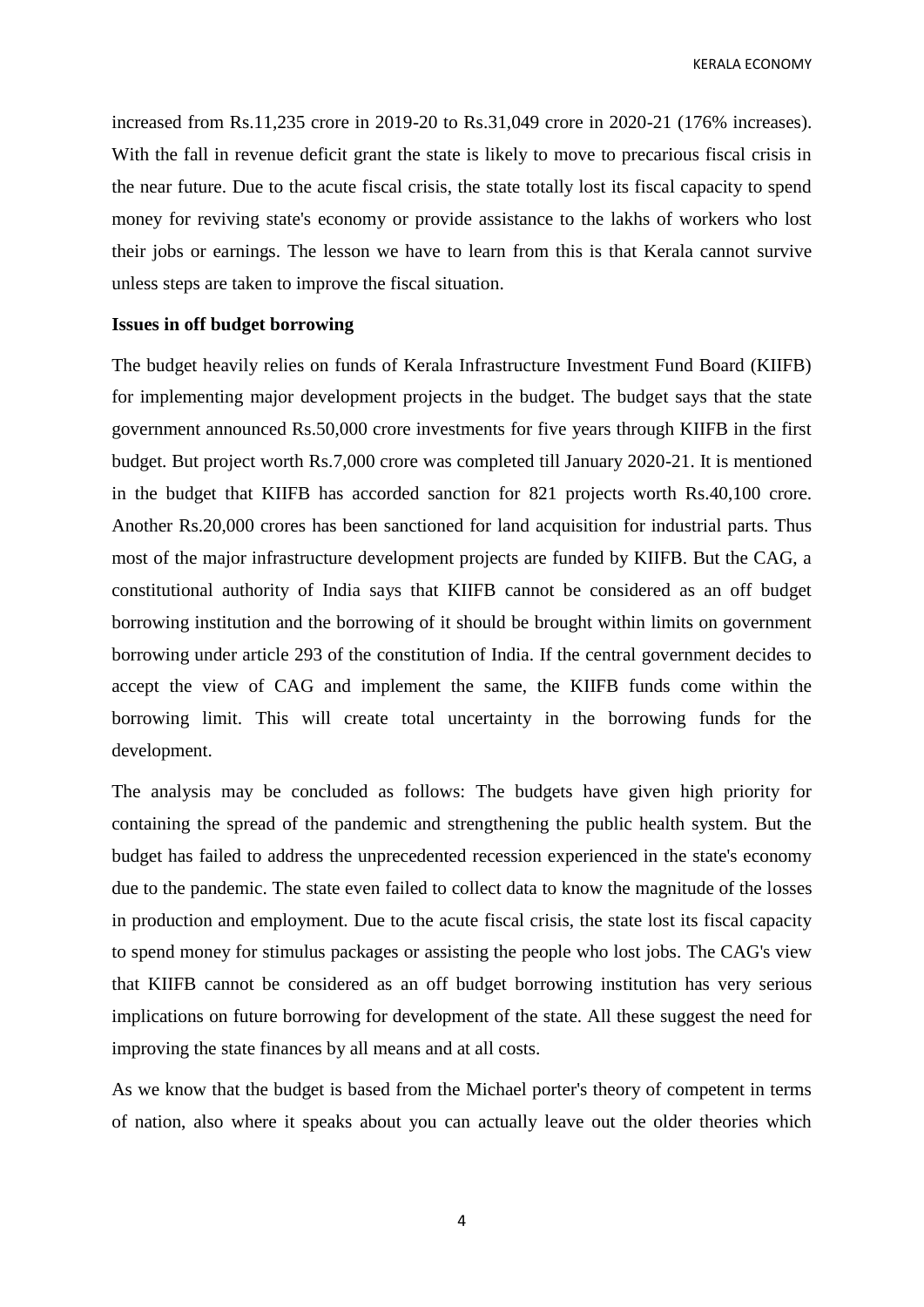A. PRAKASH

focuses only on natural domains, Labor, interest rate and financial problems for growth. Rather than looking at, both the innovation and knowledge as the lead from elements for the economy. I think in the first budget as well as in the revised budget, there is a substantial emphasis happened on that aspect. When you look at knowledge based economy and where the economy actually derives returns, by looking at production of knowledge goods and transfer of knowledge goods. Kerala is already doing that, in fact we know that conventionally leveraging on our education system people actually use to move out of Kerala and for knowledge work be in healthcare sector, be in IT sector, some of us know that almost one third of the whole IT workforce in India is actually being funded by Kerala. But I think there are two major changes which is happening in the external world which we need to be which, is being taken care of in the budget.

One , there is a change from this large centralized models of Economic development or blogs factory based model of economic development of industrial world is actually slowly shifting to small decentralized models of economic development. We have now getting efficiencies of scale, even at a lot smaller format, so that is actually one big change from the industrial economy world which has happened. The second thing is, we also have through the Digital technologies, we have seen that many areas, which was conventionally were not dematerialized is actually getting dematerialized. Education is one example where conventionally you are looking at this as something is quite a bit of a physical dependence on is there now actually getting dematerialized to a large extent. So externally, there is a change happening; there is a decentralization of work spaces are happening, the dematerialization of many of the conventional factors of economic growth is happening. How do we actually make best use of that is primarily what I think the budget tried to address. As we discussed, we have a large pool of people who are within the state who are unemployed, who are educated. Perhaps not skilled, but educated and you also have people moving out earlier, so we were exporting. If you use that word, you are exporting human resources in the past, now we need not have to export human resources for the work can actually be exported, people can still remain in the State itself, which means you are actually having people who will consume which is triggered the consumption will be in the state. This actually get in a long event will help develop the growth of the economy person. Now in that context, how do we actually have these opportunities is primarily what I think the budgets were trying to address. But there are quite a bit of challenges in that primarily look at two three elements, one, you